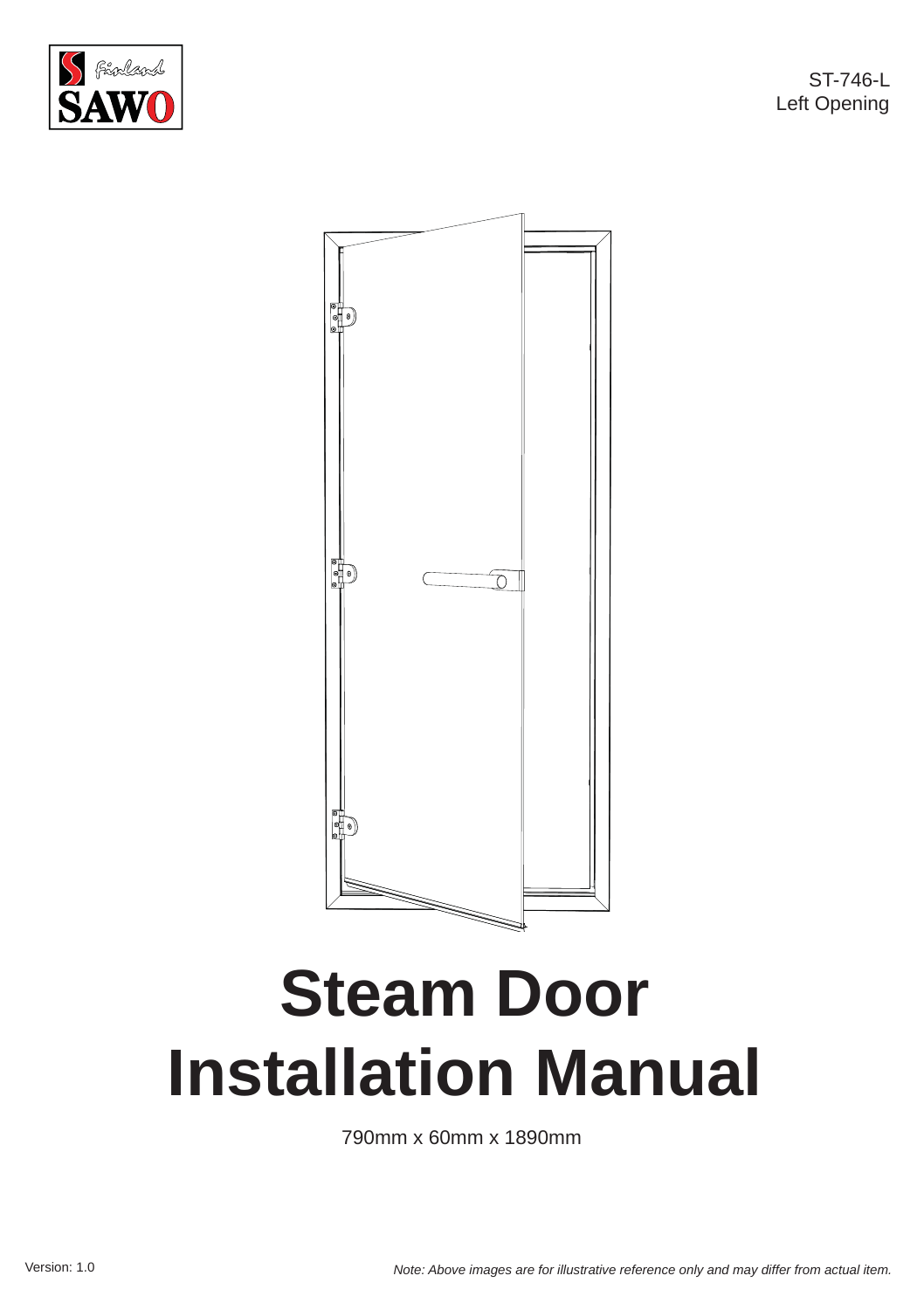## **Steam Door Parts List**



















(Included in the package)



Measuring Tape 12.6mm Screw Guide (Included in the package)

Industrial Silicone Wooden Wedge x 12 Leveler



Screw Hole Plug (Included in the package)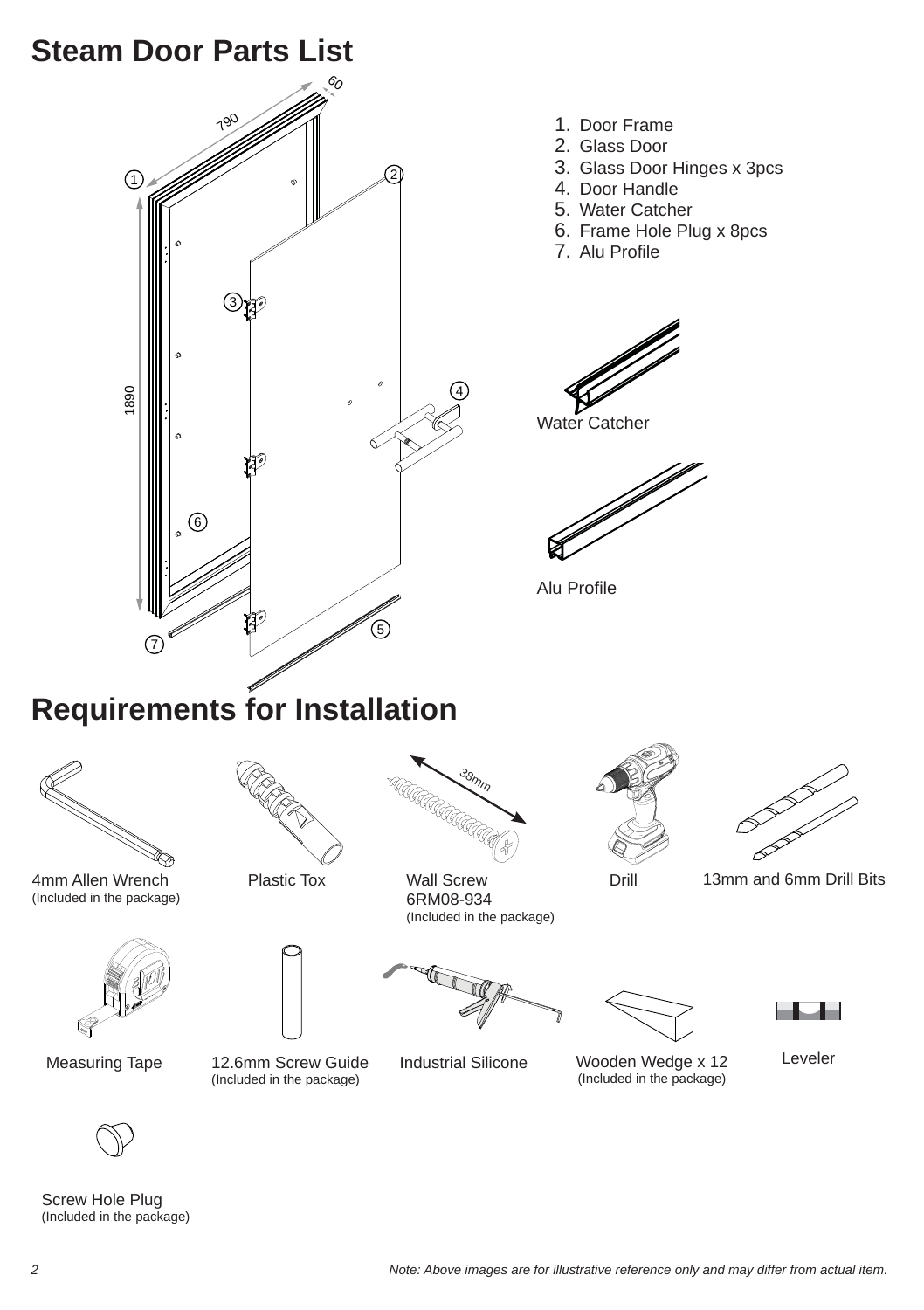## **Door Frame Installation**

1 **Deprom T (Silicone Modiffully)** Allix the **20** door set to the steam room with silicone. **Option 1 (Silicone Mounting)** Affix the



Use a leveler to make sure that the frame is leveled from the floor and the sides are at 90 degrees to ensure smooth opening and closing of the door.

Place cardboard in front of the door opening as cushion to the corners for the glass in case it accidentally hits the floor.



Pre-drill holes to the wall opening while steam door jamb is on place. Screw the steam door jamb using the screw guide. Place the hole plugs after installing.



around the frame can be filled with insulation or gap filler and covered with moulding.

**Option 2 (Screw Mounting - optional)**. Pre-drill the screw holes (b) with the correct size and distance from the frame edge as shown in the illustration (a).



Wooden Wedge (Included in the package)